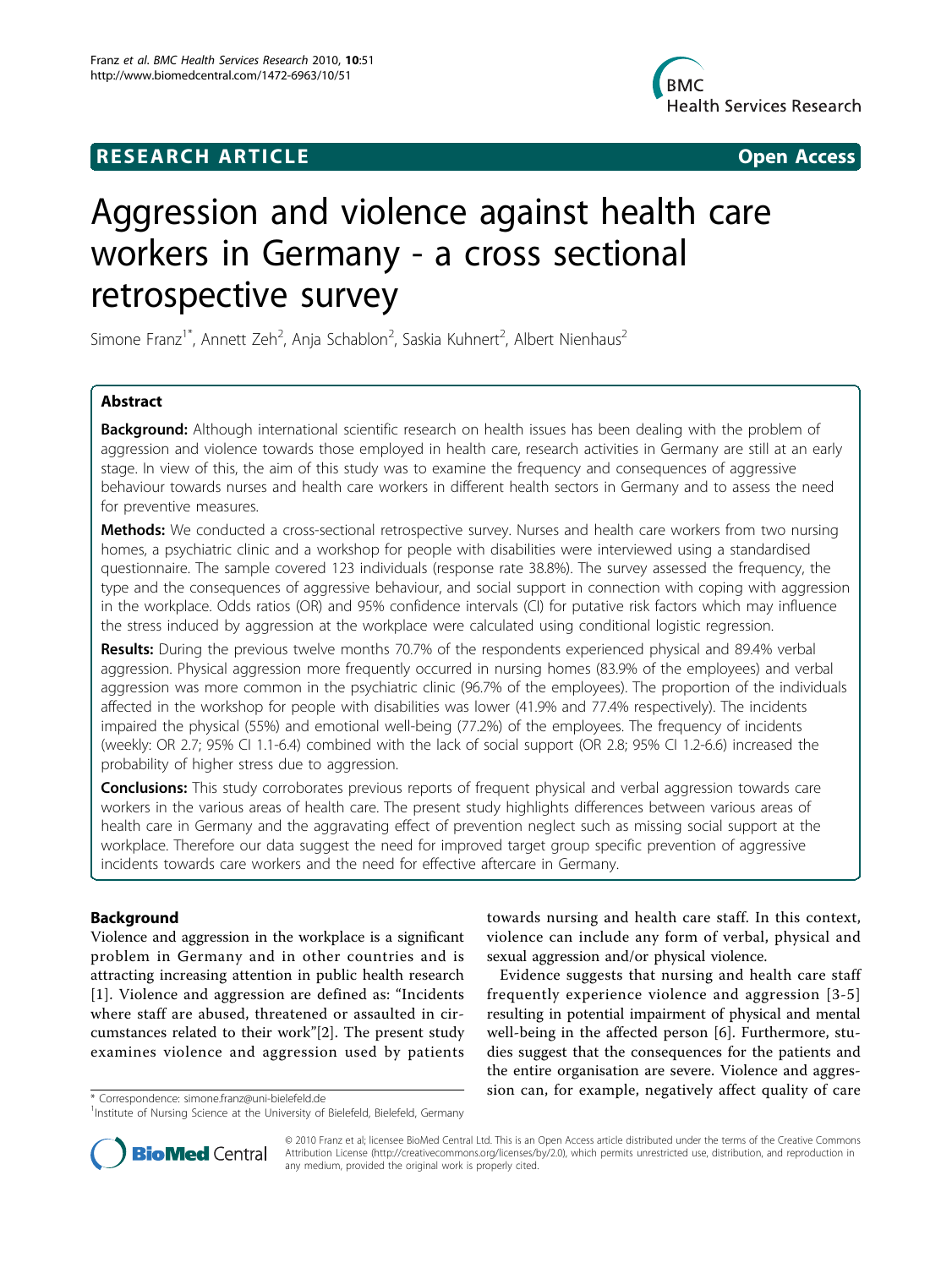and treatment, cause longer periods of absenteeism and deteriorate the work climate [[7](#page-6-0)].

A high number of unreported cases must be assumed, as only a fraction of the actual cases is reported [\[8,9\]](#page-6-0). Causes for the low number of reports given included the poor transparency of the reporting procedures and lack of support from superiors and a certain acceptance of violence and aggressive behaviour as being an integral part of nursing work [\[10](#page-6-0)].

Systematic research of the causes and consequences of aggression and violence towards employees in the health system is only just starting in Germany. Studies are often limited to investigations in mental health institutions; other fields of the health care system, as for example care for the elderly or care for people with disabilities, are still being neglected. Although international studies, e.g. from Scandinavia and the USA, frequently [[3,4\]](#page-6-0) show high levels of violence and aggression, it is only possible to apply their results to Germany to a limited extent. The reasons are, amongst others, to be found in the differing organisational structures of health care and in the different qualification standards of care staff [\[11](#page-6-0)]. Therefore the level of violence and aggression in the health care sector in Germany needs to be assessed in order to stipulate the development of measures to prevent violence and aggression and to deal with situations when they do arise [[11,12](#page-6-0)].

There are also gaps in research regarding the prevention of violence and aggression and aftercare of incidents against nurses and health care workers. Although there are training programs for de-escalation management and further education measures for employees, systematic evaluation of such approaches are sparse [[13](#page-6-0),[14\]](#page-6-0). In addition, there is a lack of care for the victims following aggressive incidents. Social support in the workplace and professional care provided by the respective institution are particularly important in order to ensure that the people affected come to terms with the experience and to combat the long-term consequences [[2\]](#page-6-0). Once again little is known about the programs offered in Germany and their effectiveness.

It is therefore the aim of this study to examine the frequency, type and severity of verbal and physically aggression towards employees in nursing homes, psychiatric clinics and sheltered workshops and to investigate the consequences of such behaviour. Moreover, the availability of measures for dealing with aggression and violence at the workplace are analysed.

## Methods

#### Study population

In a cross sectional retrospective survey, nursing staff and health care workers from four institutions of the

region of Westphalia were interviewed in writing about their experience of violence in the last 12 months, using a standardised survey instrument. All verbal and physical attacks by patients were defined as an experience of aggression and violence. The terms aggression and violence were used interchangeably. An Internet search was performed to recruit the institutions, as this was considered a quick way to identify potential institutions with the respective contact people. The aim was to recruit institutions from different sections of the German health care system: facilities providing health care, nursing homes for the elderly and institutions offering care for the disabled. It makes sense to distinguish between these fields as each of them is concerned with very different kinds of patients, i.e. the frequency, type and consequences of violence and aggression will differ. Twenty institutions were approached, four of which participated in the study: two nursing homes for the elderly, a psychiatric clinic and a workshop for people with disabilities. At the start of the study, the project and its aims were personally explained to the institutions in order to increase the employees' motivation. The survey covered employees who are in frequent direct contact with the patients. In the areas surveyed, there were a number of other professional groups besides the actual nursing staff. Below, we distinguish between people working in the nursing/medical professions (nursing staff, therapists), those in pedagogic professions (educators, teachers, social education workers) and others (people spending a gap year doing voluntary work in the social sector, interns, and trainees). In total, 123 employees participated in the study. This corresponds to a response rate of 38.8%, which is a satisfactory outcome for a written survey. In the nursing homes the response rate was 32.0% and 15.0%, in the psychiatric clinic 50.8% and in the workshop for people with disabilities 60.0%. No information about the non-responders is available, hence, we cannot fully exclude a certain selection bias due to non-responders.

#### Survey data

The experience with violence and aggressive behaviour and the measures used for managing such situations were recorded with a self-administered questionnaire, which is a modified and complemented version of the Staff Observation Scale Revised (SOAS-R) by Nijman and colleagues of the year 1999 [[15](#page-6-0)]. Features of this instrument are its ease of handling and comprehensibility, and the psychometric quality. The questionnaire contains 20 questions from three blocks of topics. The first block covers questions about the participant and their profession, i.e. gender and age, the health care setting in which they work, their qualifications and experience at work. In the second part, their experience with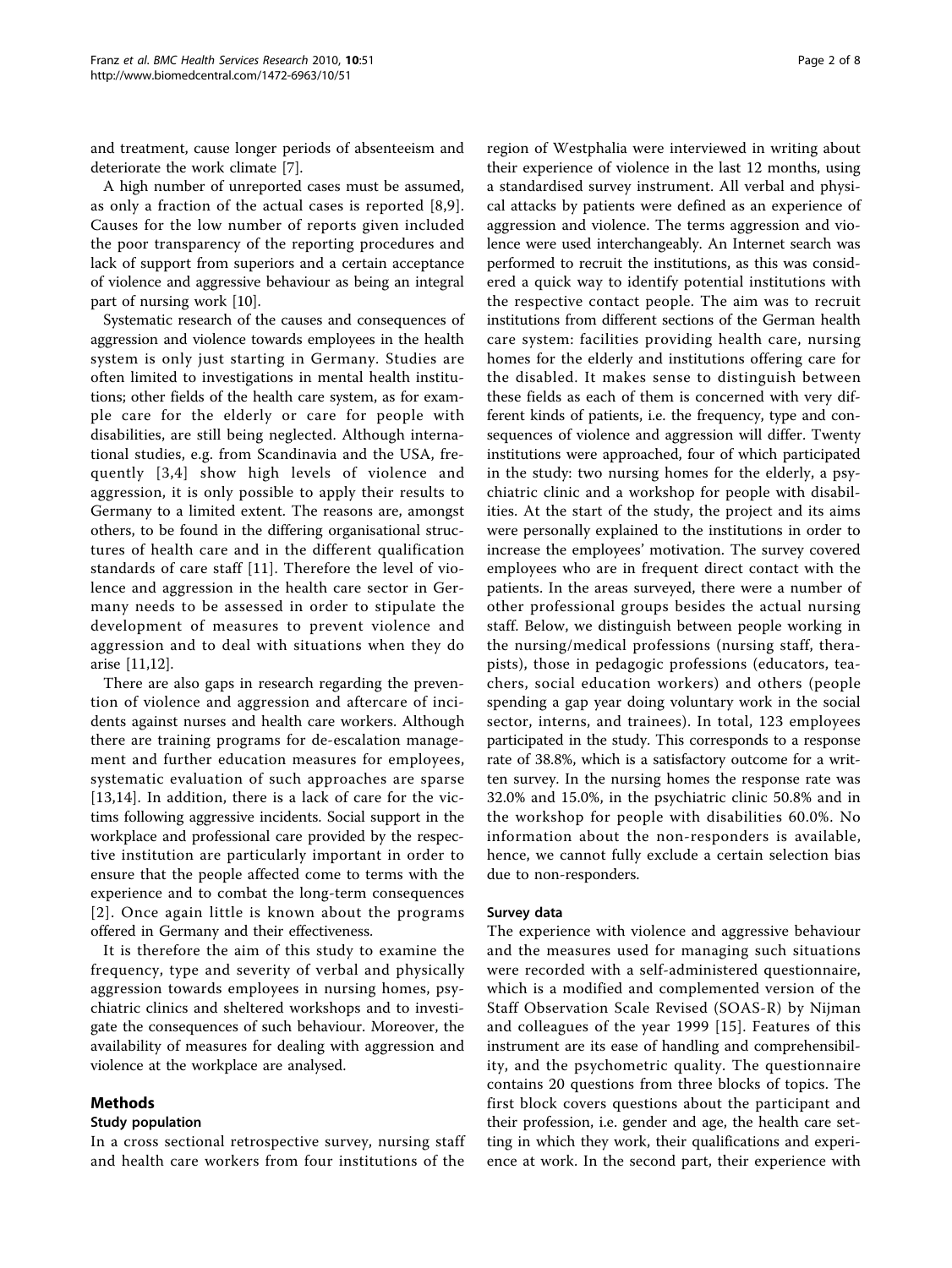violence and aggressive behaviour is surveyed. First they are asked separately and retrospectively about physically and verbally aggressive behaviour: "Have you experienced physically aggressive behaviour in the last twelve months? If so, how often?" and "Have you experienced verbal aggression in the last twelve months? If so, how often?" Further questions refer to the type and purpose of the aggressive behaviour, measures taken to contain aggressive behaviour and the recording of these cases. The last block of questions covers the need for ways to handle violence and aggression. It includes questions about physical and emotional consequences, general stress due to the incidents, help offers available in the institutions and their utilisation and social support.

#### Ethical considerations

The participation in the study was voluntary and all participants gave their approval for the study and the data protection explanations by completing the questionnaires and returning them. It was not necessary to obtain the agreement of an ethics committee for the study as this is a survey which was analyzed in an anonymous manner. The participating institutions were told, prior to the study, that the study results would be published in a specialist journal in an anonymous form, to which they gave their consent.

#### Data analysis

The data were recorded and analysed in SPSS version 13 [[16\]](#page-6-0). Descriptive statistics were used to describe the sample. The 10-step scales for the assessment of stress, social support and preparation by the institution were recorded in 3-step scales: Poor or low (1-3), intermediate (4-7), good or high (8-10). Logistic regression was used to calculate odds ratios (OR) and 95% confidence intervals (CI) for putative factors which may influence stress perception. A dichotomous variable for stress perception was formed:  $0 = not$  affected or grade of stress is low to intermediate  $(1-7)$ ;  $1 =$  grade of stress is high (8-10 on the 10-step scale). The test level was specified as p < 0.05 and all tests are two-tailed.

## Results

The study population is described in table 1. Most of the participants work in nursing professions (74.8%). 51.2% of the participants have more than 15 years of work experience.

## Frequency of violence and aggression

In the twelve months prior to the survey, verbal aggression was experienced by 89.4% of the participants and physical aggression by 70.7% (figure [1](#page-3-0)). Employees in the workshop for people with disabilities (41.9%) were less affected by physical aggression than employees in

|            | .                                     |    |      |
|------------|---------------------------------------|----|------|
|            |                                       | N  | %    |
| Gender     | Male                                  | 44 | 35.8 |
|            | Female                                | 79 | 64.2 |
| Aqe        | To 29 years                           | 21 | 17.1 |
|            | 30-39 years                           | 35 | 28.5 |
|            | 40-49 years                           | 50 | 40.7 |
|            | Over 50 years                         | 17 | 13.8 |
| Setting    | Nursing home                          | 31 | 25.2 |
|            | Psychiatric clinic                    | 61 | 49.6 |
|            | Workshop for people with disabilities | 31 | 25.2 |
| Profession | Nurses                                | 92 | 74.8 |
|            | Social workers                        | 22 | 17.9 |
|            | Others                                | 9  | 7.3  |

Work experience 0 to 5 years 18 14.6

6 to 10 years 18 14.6 11 to 15 years 24 19.5 Longer than 15 years 63 51.2

other health care settings (78.7% in psychiatrist clinic and 83.9% in nursing homes). Nursing staff in particular are frequently exposed to physical aggression. 78.3% stated that they had been victims of physical aggression over the last twelve months, compared with 45.5% of those employed in pedagogic positions and 55.6% of those working in other fields (e.g. interns, people who spend a gap year doing voluntary work in the social sector, trainees). With regard to verbal aggression, there are no significant differences between the various professional groups.

Two-thirds of the participants (66.7%) experienced both forms of aggression, 23.6% experienced only verbal aggression and 4.1% only physical violence. Just 5.7% of the participants were not affected by incidents (no table). 44.8% of the participants experienced physical and 82.9% verbal aggression at least once monthly. 64 (52.0%) of the respondents suffered verbal or physical aggression at least once weekly.

## Reporting of the incidents

60.3% of the respondents reported the incidents with aggressive behaviour by patients. Most often the superiors were informed (97.1%). One-fifth of the afflicted respondents experienced incidents (20.0%) which were reported to the accident insurance (no table).

## Type of violence and aggression

The health care workers experienced abuse (92.2%), threatening gestures (59.2%), threats (55.2%), blows (47.4%), kicks (34.5%) or bites (26.7%). The use of objects (22.4%), sexual harassment (20.7%) and racial statements (11.2%) occurred less frequently. Further forms of aggression were

#### Table 1 Characteristics of the sample  $(n = 123)$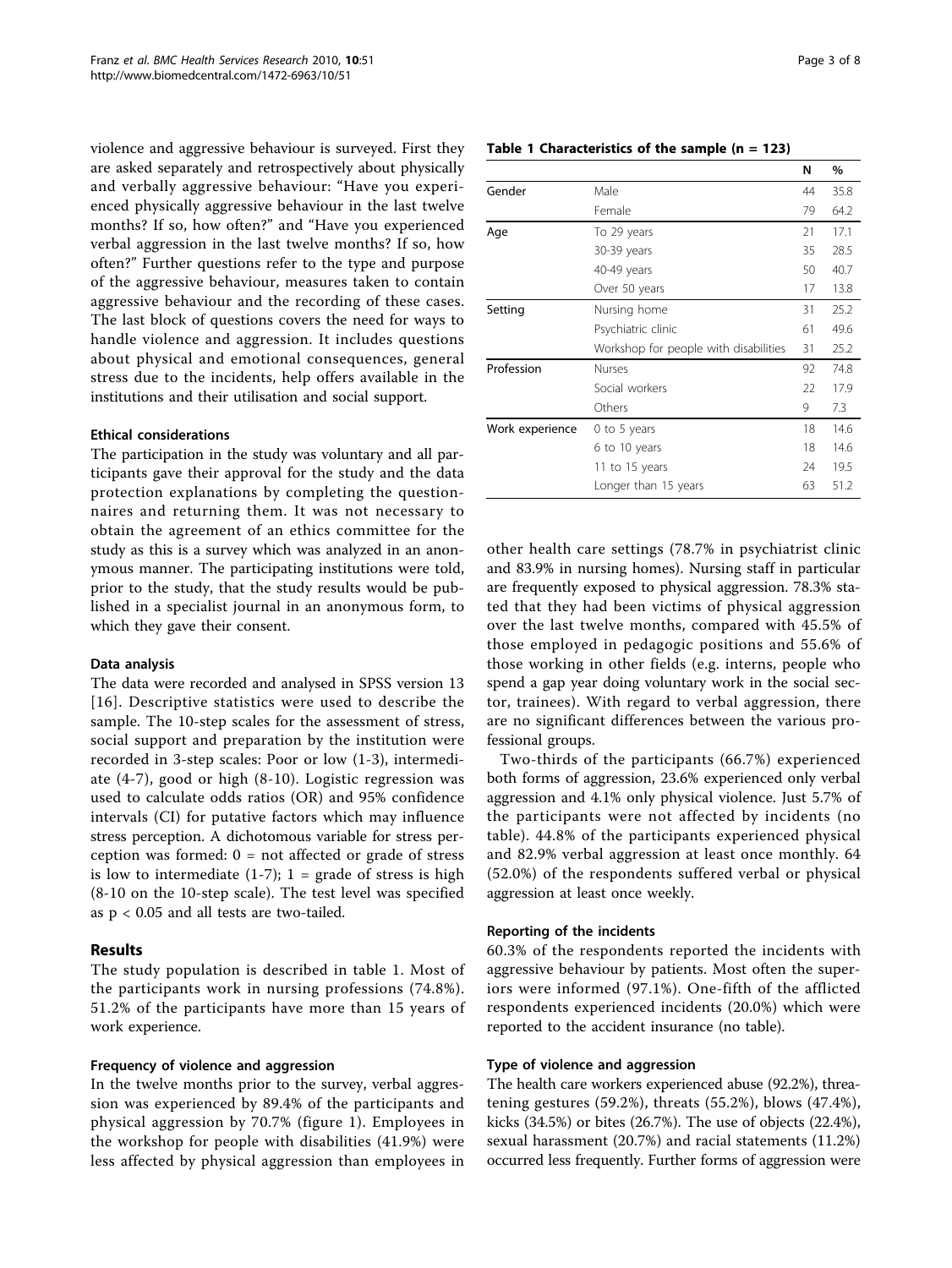<span id="page-3-0"></span>

scratching, pinching, spitting, boxing, shoving and selfharm. The target of the aggression was mostly the participant herself/himself (78.4%), followed by colleagues (59.5%), other patients, residents or employees (57.4%). In one quarter of cases, aggression towards objects or selfharm were recorded (no table).

## Consequences of violence and aggression

44.7% experienced physical impairment as a consequence of aggression (table 2). This most commonly led to shortterm pain (60.0%). Six people (10.9%) received medical treatment after an assault, which corresponds to 4.9% of the whole study population. Anger or rage was reported by 58.5% of those who indicated emotional reactions. 42.3% of the respondents (54.7% of the affected people) reacted with insecurity, self-doubt and/or anxiety. After the experience of an assault, 22.0% of the respondents were tenser and more frightened at work (36.0% of the affected people). In individual cases, positive reactions, and an increase in empathy and sympathy were reported.

116 people experienced verbal or physical aggression in the last twelve months before the survey. Of these, 36.2% felt slightly stressed, 36.2% felt moderately stressed and 27.6% felt highly stressed. 62.1% of the respondents felt that the social support offered at work to cope with such situations was good. However, only 30.1% of the respondents felt that the preparation for

## Table 2 Consequences of verbal and physical aggression for the study participants ( $n = 123$ )

|                                                     | N  | %    |
|-----------------------------------------------------|----|------|
| Physical impairments                                |    | 44.7 |
| The following impairments were experienced:         |    |      |
| Pain for less than about 10 minutes                 | 33 | 60.0 |
| Visible injury                                      | 27 | 49.1 |
| Non-medical treatment required                      | 27 | 49.1 |
| Pain for more than about 10 minutes                 | 16 | 29.1 |
| Invisible injury                                    | 14 | 25.5 |
| Medical treatment required                          | 6  | 10.9 |
| Emotions                                            | 95 | 77.2 |
| The following were experienced:                     |    |      |
| Anger, disappointment, rage                         | 72 | 75.8 |
| Helplessness                                        | 33 | 34.7 |
| Anxiety, self-doubt, insecurity                     | 52 | 54.7 |
| Sadness                                             | 16 | 21.3 |
| Other <sup>a</sup>                                  | 8  | 8.4  |
| Influence on the work                               | 75 | 61.0 |
| The following were experienced:                     |    |      |
| I am more careful                                   | 55 | 73.3 |
| I am tenser, more anxious and have less fun at work | 27 | 36.0 |
| Other <sup>b</sup>                                  | 11 | 14.7 |

<sup>a</sup> Exhaustion, tension, shock, sympathy, understanding, amazement

 $<sup>b</sup>$  I am more empathetic, only uncertain for a short time and tense, I act more</sup> cautiously, I have more sympathy, I observe more clearly, I am more relaxed and attend to wait and see more, I am more absent-minded, I reflect more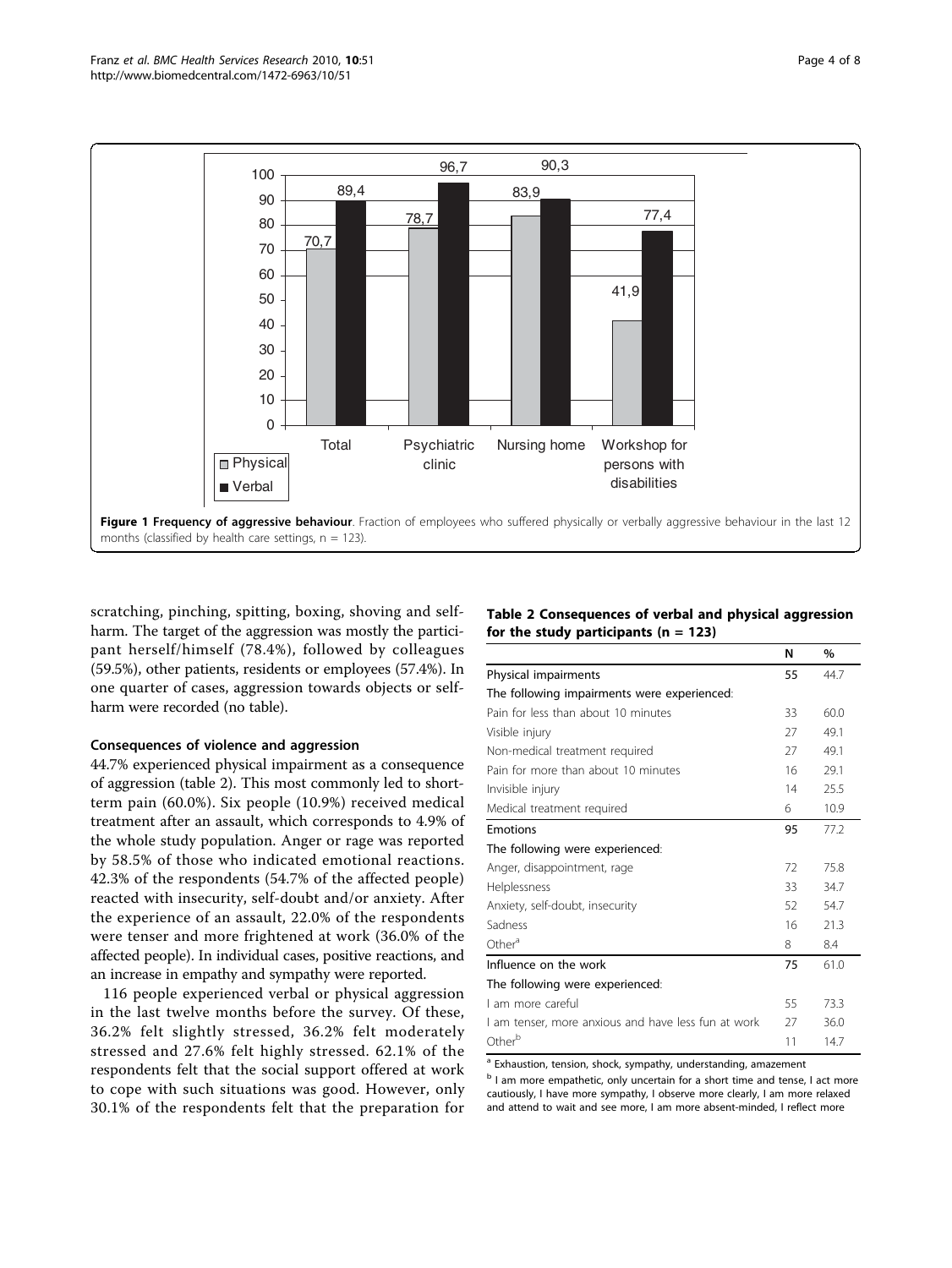|                                | Workshop for people with disabilities |      | <b>Nursing homes</b> |      | Psychiatric clinic |      | <b>Total</b> |      |
|--------------------------------|---------------------------------------|------|----------------------|------|--------------------|------|--------------|------|
|                                | N                                     | $\%$ | N                    | $\%$ | N                  | $\%$ | N            | $\%$ |
| Stress due to aggression       | 26                                    |      | 31                   |      | 59                 |      | 116          |      |
| Low                            | 11                                    | 42.3 | 12                   | 38.7 | 19                 | 32.2 | 42           | 36.2 |
| Intermediate                   | 10                                    | 38.5 | 8                    | 25.8 | 24                 | 40.7 | 42           | 36.2 |
| High                           | 5                                     | 19.2 | 11                   | 35.5 | 16                 | 27.1 | 32           | 27.6 |
| Support at work                | 26                                    |      | 31                   |      | 59                 |      | 116          |      |
| Poor                           | 6                                     | 23.1 | 9                    | 29.0 | 10                 | 16.9 | 25           | 21.6 |
| Intermediate                   | $\overline{4}$                        | 15.4 | 5                    | 16.1 | 10 <sup>°</sup>    | 16.9 | 19           | 16.4 |
| Good                           | 16                                    | 61.5 | 17                   | 54.8 | 39                 | 66.1 | 72           | 62.1 |
| Preparation by the institution | 31                                    |      | 31                   |      | 61                 |      | 123          |      |
| Poor                           | 8                                     | 25.8 | 13                   | 41.9 | 14                 | 23.0 | 35           | 28.5 |
| Intermediate                   | 13                                    | 41.9 | 12                   | 38.7 | 26                 | 42.6 | 51           | 41.5 |
| Good                           | 10                                    | 32.3 | 6                    | 19.4 | 21                 | 34.4 | 37           | 30.1 |

Table 3 Indications of stress due to verbal and physical aggression (n = 116), social support at work (n = 116) and preparation through the institutions ( $n = 123$ ), separated according to health care settings

such situations provided by the institution was good (table 3). Colleagues are the most important source of social support (83.6%). Superiors (38.8%) and people outside work (25.0%) are less important. More men (32.6%) than women (13.9%) felt that they were badly supported (p-value  $= 0.05$ ).

#### Interventions

Most often interventions to stop the aggression took the form of discussions with the patient (81.0%), requests to change behaviour (58.6%), withdrawal from the patient (56.0%), requests for personal support (49.1%) and calm removal of the patient (47.4%). But more rigorous interventions were performed, too: Medication of the patient (46.6%), physical restraint (37.9%), forcible detention of the patient (33.6%) and forcible removal of the aggressive person (31.0%). 18.1% of the respondents asked for help from the police.

The employees reported that in their institutions training measures (59.3%) and case discussions (45.5%) were offered (table 4). The employees from the two nursing homes reported more often (67.7%) than their colleagues that such measures were not available

Table 4 Information about offers for handling violence and aggression ( $n = 123$ )

|                            | Offers in the<br>institution |      | <i>incidents</i> | <b>Utilisation after</b> |
|----------------------------|------------------------------|------|------------------|--------------------------|
|                            | N                            | $\%$ | N                | $\%$                     |
| Training                   | 73                           | 59.3 | 41               | 37.9                     |
| Case discussions           | 56                           | 45.5 | 47               | 40.5                     |
| Instructions for action 20 |                              | 16.3 | 18               | 15.5                     |
| Aftercare discussions      | フ3                           | 18.7 | 21               | 18.1                     |
| Other offers               | 13                           | 10.6 | 7                | 6.0                      |
| No offers                  | 29                           | 23.6 | 44               | 37.9                     |

(psychiatric clinic 8.2%, workshop for people with disabilities 9.7%, p-value =  $0.001$ , no table). In the main, training measures and case discussions were used after incidents (37.9% or 40.5%). A significant proportion of the respondents did not take up any of the measures offered after such situations (37.9%). This was especially the case for the employees in the nursing home (54.8%). In the psychiatric clinic, 34.4% of the employees did not take up any of the measures offered after incidents. In the workshop for people with disabilities the proportion was  $19.4\%$  (p-value = 0.01).

The extent of the impairment from verbal and physical aggression was assessed by participants on a scale from 1 to 10. The results were then compiled into three categories: low, medium and high levels of impairment. There were no differences between men and women (table [5](#page-5-0)). Age had no statistically significant influence on the perceived level of stress. The association between the stress level and the duration of employment was statistically significant. However, the odds ratios for the single categories of the period of employment are not statistically significant. The employees of the workshop for people with disabilities most rarely reported high impairments (16.1%). Here the difference between the settings is not statistically significant, either. The frequency of incidents (weekly: OR 2.7; 95% CI 1.1-6.4), and the lack of social support (OR 2.8; 95% CI 1.2-6.6) increased the probability for psychological strain through aggressive behaviour.

#### Discussion

In literature, the prevalence of verbal and physical aggression towards health care staff ranges from 0.4% to 91% [[4,17](#page-6-0)-[20](#page-7-0)]. In the present study, 70.7% of the people interviewed experienced physical and 89.4% verbal aggression. Due to the very large range and differences between the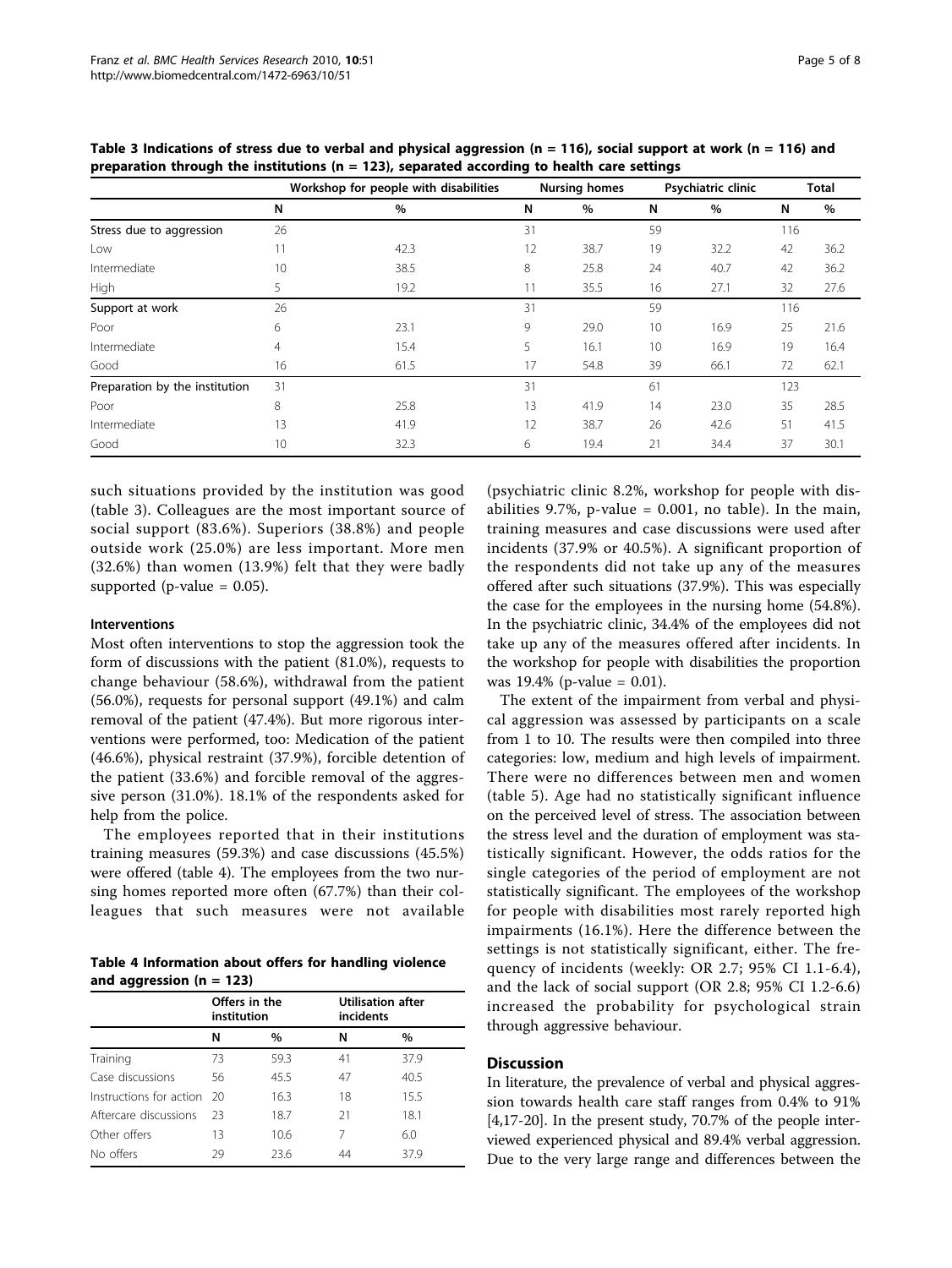<span id="page-5-0"></span>

| Table 5 Risk factors influencing stress in the people |  |
|-------------------------------------------------------|--|
| affected by violence and aggression                   |  |

|                                       | Impairment through incidents |      |                |      |           |              |
|---------------------------------------|------------------------------|------|----------------|------|-----------|--------------|
|                                       | Low                          |      | High           |      |           |              |
|                                       | N                            | %    | N              | %    | <b>OR</b> | 95%CI        |
| Women                                 | 57                           | 72.2 | 22             | 27.8 | 1         |              |
| Men                                   | 34                           | 77.3 | 10             | 22.7 | 0.6       | $0.3 - 1.6$  |
| Age                                   |                              |      |                |      |           |              |
| 20-29 years                           | 17                           | 81.0 | $\overline{4}$ | 19.0 | 1         |              |
| 30-39 years                           | 26                           | 74.3 | 9              | 25.7 | 1.9       | $0.5 - 8.1$  |
| 40-49 years                           | 35                           | 70.0 | 15             | 30.0 | 1.6       | $0.4 - 5.9$  |
| $\geq 50$ years                       | 13                           | 76.5 | $\overline{4}$ | 23.5 | 1.8       | $0.3 - 9.5$  |
| Duration of employment *              |                              |      |                |      |           |              |
| 0-5 years                             | 16                           | 88.9 | $\overline{2}$ | 11.1 | 1         |              |
| 6-10 years                            | 14                           | 77.8 | $\overline{4}$ | 22.2 | 1.7       | $0.3 - 11.4$ |
| $11-15$ years                         | 18                           | 75.0 | 6              | 25.0 | 2.4       | $0.4 - 14.2$ |
| $>15$ years                           | 43                           | 68.3 | 20             | 31.7 | 2.9       | $0.6 - 14.8$ |
| Setting                               |                              |      |                |      |           |              |
| Nursing home                          | 45                           | 73.8 | 16             | 26.2 | 1         |              |
| Psychiatric clinic                    | 20                           | 64.5 | 11             | 35.5 | 1.1       | $0.4 - 3.0$  |
| Workshop for people with disabilities | 26                           | 83.9 | 5              | 16.1 | 0.6       | $0.2 - 2.1$  |
| Support                               |                              |      |                |      |           |              |
| Good                                  | 64                           | 81.0 | 15             | 19.0 | 1         |              |
| Intermediate to poor                  | 27                           | 61.4 | 17             | 38.6 | 2.8       | $1.2 - 6.6$  |
| Violence                              |                              |      |                |      |           |              |
| Less frequent                         | 49                           | 83.1 | 10             | 16.9 | 1         |              |
| Weekly                                | 42                           | 65.6 | 22             | 34.4 | 2.7       | $1.1 - 6.4$  |
| 8 T. G. C. L. C. L. H<br>0.05         |                              |      |                |      |           |              |

 $*$  Test for trend:  $p > 0.05$ 

different health systems studied, it is difficult to draw a comparison with other studies; however, the figures presented here underline the importance of the issue.

Studies performed in nursing homes give prevalence values between 11.4% and 40.0% [\[21,22](#page-7-0)]. In the present study, the high prevalence of violence and aggression towards staff of the two nursing homes is surprising. Here 83.9% of the employees suffered physical and 90.3% verbal aggression.

Employees in the psychiatric institution have to face physical and verbal aggression very often (78.7% and 96.7% respectively). The SOAS-R tool has already been used in a large number of studies covering psychiatric institutions. In the studies, the frequency of aggressive acts fluctuated between 0.4 and 89% [\[3,](#page-6-0)[23](#page-7-0)]. Therefore the prevalence is not unexpected but still quite high.

Employees in workshops for people with disabilities suffered fewer physical (77.4%), and verbal incidents (41.9%) than workers in other institutions. To our knowledge, no other study covered this setting yet. These findings for workshops are comparable to those for residential homes. The percentage of those who experienced violence during their work in residential homes varies between around one third and 80% [[24,25\]](#page-7-0).

Apart from the nursing staff, the study also interviewed people working in other professions who have direct contact with the patients, with regard to their experience of violence and aggression. As described in other studies [[26\]](#page-7-0), nursing staff are the most prominent high-risk group in this study. But people in pedagogic positions or groups of people in other professions (e.g. interns) also report a high prevalence of aggressive acts. These results underline, on the one hand, how important it is to deal with the issue of violence and aggression towards nursing staff and, on the other hand, they show that other professional groups, who also have frequent contact with the patients, should not be neglected.

The negative influence of violence and aggression on the well-being of the affected person has been demonstrated in different studies. The consequences are emotions such as anger or anxiety [[27](#page-7-0)] extending to addictions to substances [\[7](#page-6-0)] and psychological disorders such as burnout [\[28,29](#page-7-0)]. As physical injuries are mostly slight, the requirement for medical care is assessed as low [[11](#page-6-0),[22](#page-7-0)]. However, our data indicate that many of the participants felt emotions like rage, anger, disappointment, helplessness and anxiety after incidents. As a consequence the employees reacted more tensely and more carefully. Indeed the general impairment due to physically and verbally aggressive behaviour was mostly classified as intermediate. But with the increase in incidents and poor social support, the perceived stress increased. The results of this study confirm the previous investigations and emphasise the need for action for psychological and organisational prevention and aftercare measures [[13,](#page-6-0)[30\]](#page-7-0).

In the present study some health care workers reported that they reflected more often about their own actions or that they had increased empathy for the aggressors after the incidents. These findings indicate constructive management of the experience. They may be seen as resources for successful prevention of violence and aggression and care for the recipients following these events. More research on this aspect is needed.

The effectiveness of preventive measures which influence the frequency and extent of violence and aggression have only been examined in a few studies [[13,14](#page-6-0)]. Although the respondents indicated that the institutions offered training measures or case discussions for managing violence and aggression, a large proportion of the workers felt that they were not very well prepared for situations with aggressive patients and people in care. In particular individuals employed in nursing homes felt that the facilities they worked with tended to leave them ill-prepared to deal with the aggression and violence shown by the patients. Therefore research on preventive interventions should be intensified and interventions must be better implemented in the organisations.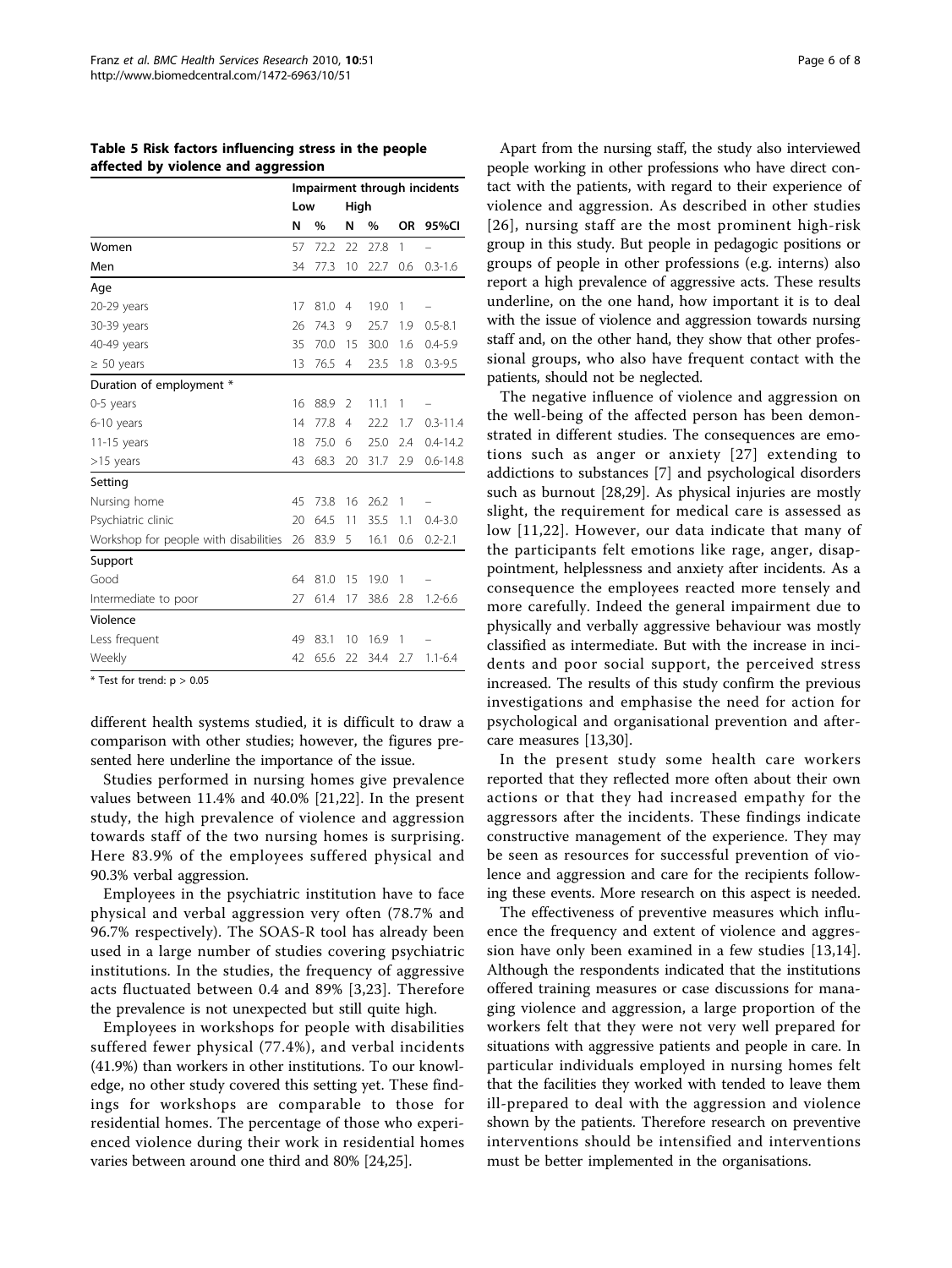<span id="page-6-0"></span>Apart from the offers provided within the organisations, it is important to take a close look at the social support offered in the workplace. Nursing staff members who are affected by violence and aggression seem to receive little social support, which, in turn, may have a negative effect on the way they cope with the incidents [[30\]](#page-7-0). The study results support this assumption. The participants mainly received social support from their colleagues but only very rarely from their superiors. A further proportion of the study participants received no social support at all after incidents involving violence and aggression. This result is of major importance as the study also revealed that a lack of social support can increase the stress levels caused by such events.

A limitation of our study is the low response rate in the nursing homes. This might have introduced a selection bias if affected nurses were more likely to participate in the study. Therefore an overestimation of the prevalence rates in nursing homes cannot be ruled out. A further methodological limitation of this study is the relatively small sample of 123 people, allowing only for the detection of strong risk factors and limiting to generalization of the results. Further studies with larger populations are therefore needed in order to validate our results.

#### Conclusions

For the first time a study has been conducted in Germany that analysed violence and aggression in various health care settings. In line with the literature, this study shows that violence and aggression towards workers are a major problem in the health care settings studied. Those caring for the elderly and for patients with mental problems are particularly exposed to violence and aggression. Insufficient social support increased the stress perceived after those incidences. Therefore our data suggest the need for improved target group specific prevention of aggressive incidents towards care workers and the need for effective aftercare in Germany. When conceiving such measures, a greater effort should be made to examine the differences between the various care sectors as well as between the different groups of individuals and professions.

#### Acknowledgements

We wish to thank all participating organisations for taking the time to complete and return the questionnaire.

#### Author details

<sup>1</sup>Institute of Nursing Science at the University of Bielefeld, Bielefeld, Germany. <sup>2</sup>Institution for Statutory Accident Insurance in the Health and Welfare Services, Department of Occupational Health Research, Hamburg, Germany.

#### Authors' contributions

SF has made substantial contributions to conception and design, acquisition of data, and to the analysis and interpretation of the data. She has been

involved in drafting the manuscript and gave her final approval of the version to be published. AZ made substantial contributions to the conception and design of the study and was involved in revising the manuscript critically for important intellectual content. She supervised the study and gave her final approval of the version to be published. AS participated in the study design and has made substantial contributions to the analysis and interpretation of data. SK has made substantial contributions to conception and design. AN has made substantial contributions to conception and design, and to the analysis and interpretation of data. He has been involved in drafting the manuscript and gave his final approval of the version to be published. All authors read and approved the final manuscript.

#### Competing interests

The authors declare that they have no competing interests.

#### Received: 5 August 2009

Accepted: 25 February 2010 Published: 25 February 2010

#### References

- World Health Organisation (WHO): World report on violence and health. Geneva: World Health Organisation 2003.
- 2. International Labour Organization (ILO): Framework guidelines for addressing workplace violence in the health sector.[http://www.icn.ch/](http://www.icn.ch/proof3b.screen.pdf) [proof3b.screen.pdf](http://www.icn.ch/proof3b.screen.pdf).
- 3. Gerberich S, Church T, McGovern P, Hansen H, Nachreiner N, Geisser M, Ryan A, Mongin S, Watt G: [An epidemiological study of the magnitude](http://www.ncbi.nlm.nih.gov/pubmed/15150388?dopt=Abstract) [and consequences of work related violence: the Minnesota Nurses](http://www.ncbi.nlm.nih.gov/pubmed/15150388?dopt=Abstract)' [Study.](http://www.ncbi.nlm.nih.gov/pubmed/15150388?dopt=Abstract) Occup Environ Med 2004, 61:495-503.
- 4. Nijman H, Palmstierna T, Almvik R, Stolker J: [Fifteen years of research with](http://www.ncbi.nlm.nih.gov/pubmed/15636589?dopt=Abstract) [the Staff Observation Aggression Scale: a review.](http://www.ncbi.nlm.nih.gov/pubmed/15636589?dopt=Abstract) Acta Psychiatr Scand 2005, 111:12-21.
- 5. Weigl M, Hornung S, Glaser J: Psychische Beanspruchungen durch Klientenaggressionen in den personenbezogenen Dienstleistungen Altenpflege und Lehre. Psychologie der Arbeitssicherheit und Gesundheit Arbeitsschutz, Gesundheit und Wirtschaftlichkeit 14 Workshop 2007 Kröning: AsangerBärenz P, Metz A-M, Rothe H-J 2007, 385-388.
- 6. Deans C: [Nurses and occupational violence: the role of organisational](http://www.ncbi.nlm.nih.gov/pubmed/16499242?dopt=Abstract) [support in moderating professional competence.](http://www.ncbi.nlm.nih.gov/pubmed/16499242?dopt=Abstract) Aust J Adv Nurs 2004, 22:14-18.
- 7. Di Martino V: Relationship between work stress and workplace violence in the health sector. ILO Geneva 200[2http://worktrauma.org/health/](http://worktrauma.org/health/wv_stresspaper.pdf) [wv\\_stresspaper.pdf.](http://worktrauma.org/health/wv_stresspaper.pdf)
- 8. Rippon T: [Aggression and violence in health care professions.](http://www.ncbi.nlm.nih.gov/pubmed/10672105?dopt=Abstract) J Adv Nurs 2000, 31:452-460.
- 9. Zeh A, Schablon A, Wohlert C, Richter D, Nienhaus A: Violence and Aggression in Care-Related Jobs - A Literature Overview (Artikel in German) Gewalt und Aggression in Pflege- und Betreuungsberufen - Ein Literaturüberblick. Gesundheitwesen 2009, 71:449-459.
- 10. Habermann M: Introductory remarks: violence in nursing international perspectives. Violence in nursing International perspectives Frankfurt am Main: Peter LangHabermann M, Uys L 2003, 13-27.
- 11. Richter D: Violence in psychiatric Care: German experiences. Violence in nursing International perspectives Frankfurt am Main: Peter LangHabermann M, Uys L 2003, 99-112.
- 12. Richter D: Gewalt am Arbeitsplatz: Das Gesundheitswesen. Gewalt am Arbeitsplatz Fachgespräch vom 26 Februar in Dresden Bremerhaven: Wirtschaftsverlag NWBundesanstalt für Arbeitsschutz und Arbeitsmedizin 2002, 81-92.
- 13. Beech B, Leather P: Workplace violence in the health sector: a review of staff training and integration of training evaluation models. Aggress Violent Beh 2006, 11:27-43.
- 14. Farrell G, Cubit K: [Nurses under threat: a comparison of content of 28](http://www.ncbi.nlm.nih.gov/pubmed/15733285?dopt=Abstract) [aggression management programs.](http://www.ncbi.nlm.nih.gov/pubmed/15733285?dopt=Abstract) Int J Ment Health Nurs 2005, 14:44-53.
- 15. Nijman H, Muris P, Merckelbach H, Palmstierna T, Wistedt B, Vos A, van Rixtel S, Allertz W: The Staff Observation Aggression Scale - Revised (SOAS-R). Aggress Beh 1999, 25:197-209.
- 16. SPSS Inc: SPSS 13.0 for Windows Chicago: SPSS Inc 2005.
- 17. Abderhalden C, Needham I, Dassen T, Halfens R, Fischer J, Haug H: [Frequency and severity of aggressive incidents in acute psychiatric](http://www.ncbi.nlm.nih.gov/pubmed/18053203?dopt=Abstract) [wards in Switzerland.](http://www.ncbi.nlm.nih.gov/pubmed/18053203?dopt=Abstract) Clin Pract Epidemol Ment Health 2007, 3, o.S.